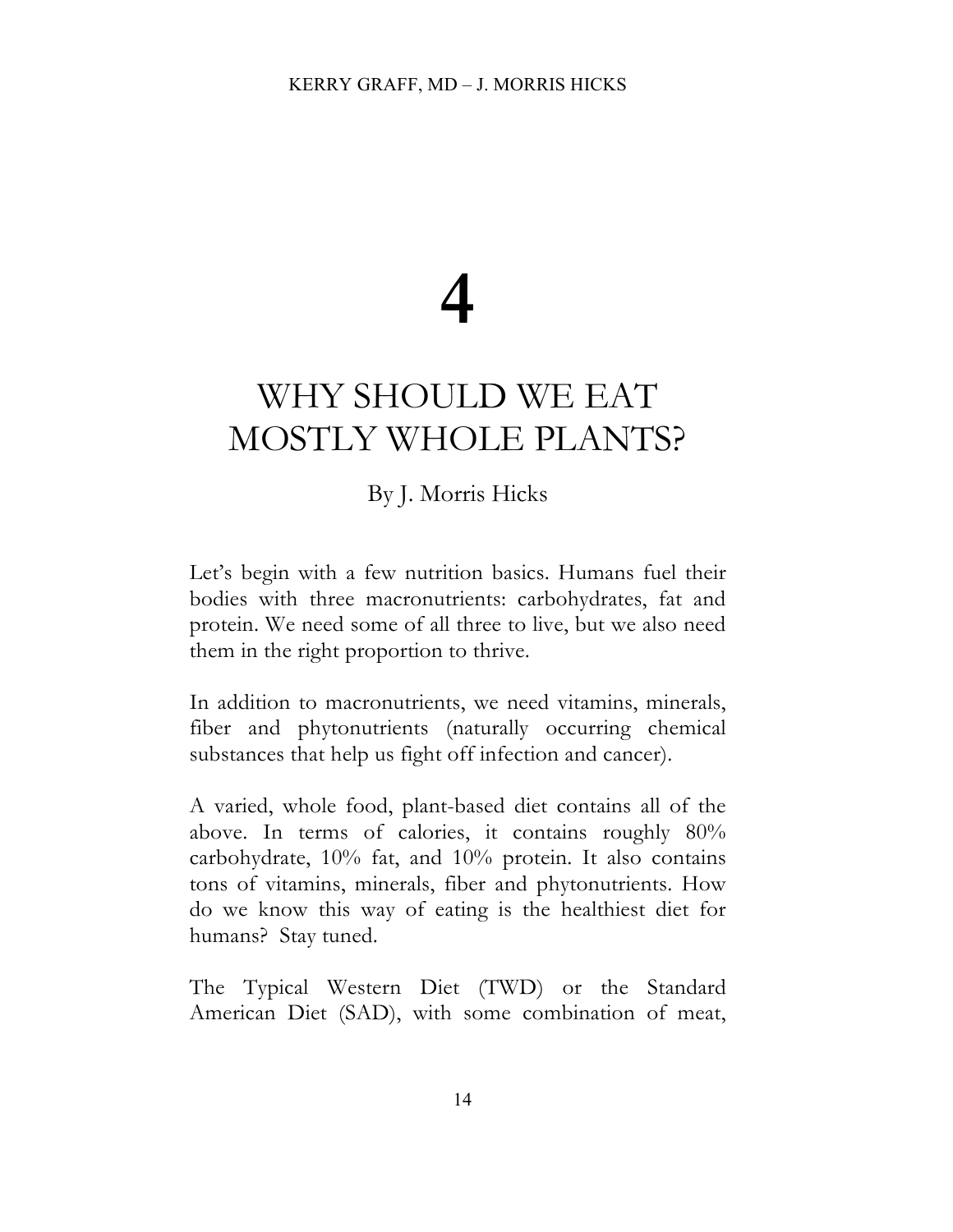dairy, eggs, fish and/or processed foods at almost every meal--provides a ratio of approximately 40% carbohydrates, 40% fat, and 20% protein. It provides very little fiber, vitamins, minerals or phytonutrients. What it does contain is a lot of fat and cholesterol (which clogs arteries) and animal protein. While you probably think that animal protein is a good thing, it turns our that it is associated with a multitude of diseases. More on that later.

As stated earlier, nature has a special eating plan for every species, but we have drifted far away from the plan that she had in mind for us. I could fill a one thousand page book with all of the information supporting why we should be eating mostly whole plants. But, for the sake of brevity, I offer you instead:

### **My Top 10 Reasons For adopting a diet of mostly whole plants**

**1. The animal in nature** whose DNA is nearly identical to humans (the gorilla) eats almost exclusively raw plants.

**2. Observation of many healthy cultures** like the Tarahumara of Mexico. Subsisting on mostly corn, squash and beans, they enjoy vibrant health, live very long lives and almost never have any of our chronic diseases.

**3. Migrant studies.** When members of those healthy cultures migrate to Chicago or Dallas and begin eating the toxic Standard American Diet (SAD), they begin to develop the same frequency of chronic diseases that we experience.

**4. Disease reversal.** The five medical doctors, featured in *Healthy Eating, Healthy World*, have leveraged the power of whole plants to successfully reverse heart disease and type 2 diabetes in over 90% of their cases.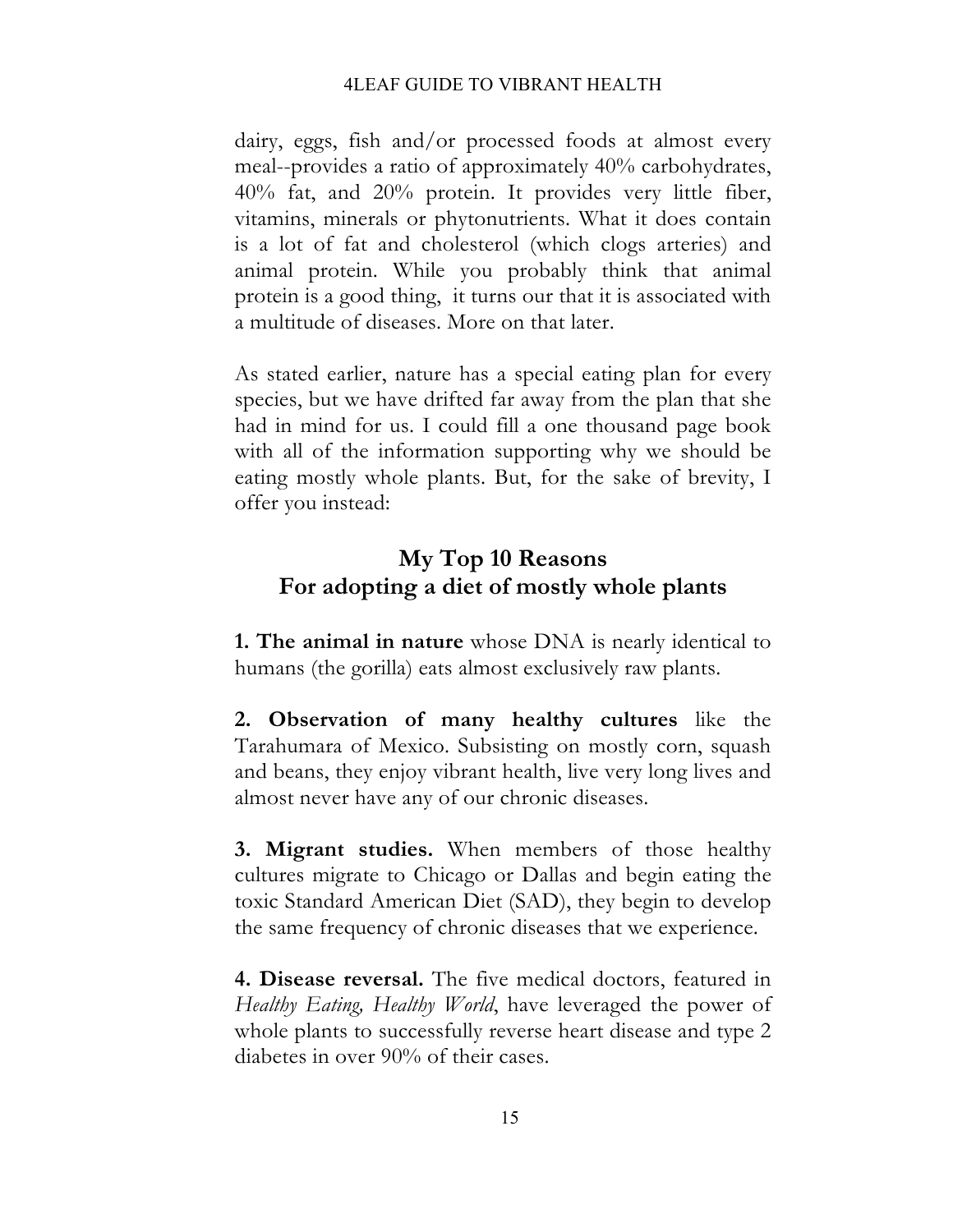**5. Scientific Research.** Dr. T. Colin Campbell of Cornell, author of *The China Study* and director of the largest epidemiological study in history, has validated the work of those above mentioned doctors with research that suggests that our consumption of animal protein (along with insufficient whole plants) is the primary driver of most of our chronic diseases.

**6. Bill Clinton gave up his infamous burgers.** Two of those five MDs and Dr. Campbell influenced him to adopt a whole food, plant-based diet in 2010. Love him or hate him, it's pretty big news when a former president of the United States, in order to reverse his heart disease, chooses a diet-style that has not yet been embraced by mainstream medicine.

**7. Plants have plenty of protein.** The strongest animals in the world (elephants, hippos and horses) eat almost exclusively raw plants. And they get plenty of protein, because nature put it there as part of their eating plan.

**8. Kaiser Permanente.** After considering the mountain of evidence, our nation's largest healthcare provider concluded that a whole food, plant-based diet is best for human health. In their 2013 Spring Journal, they reported: "Physicians should consider recommending a plant-based diet to all their patients; discouraging meats, dairy products, and eggs as well as all refined/processed foods."

**9. Albert Einstein figured it out.** He concluded: "Nothing will benefit human health and increase chances of survival for life on Earth as much as the evolution to a vegetarian diet."